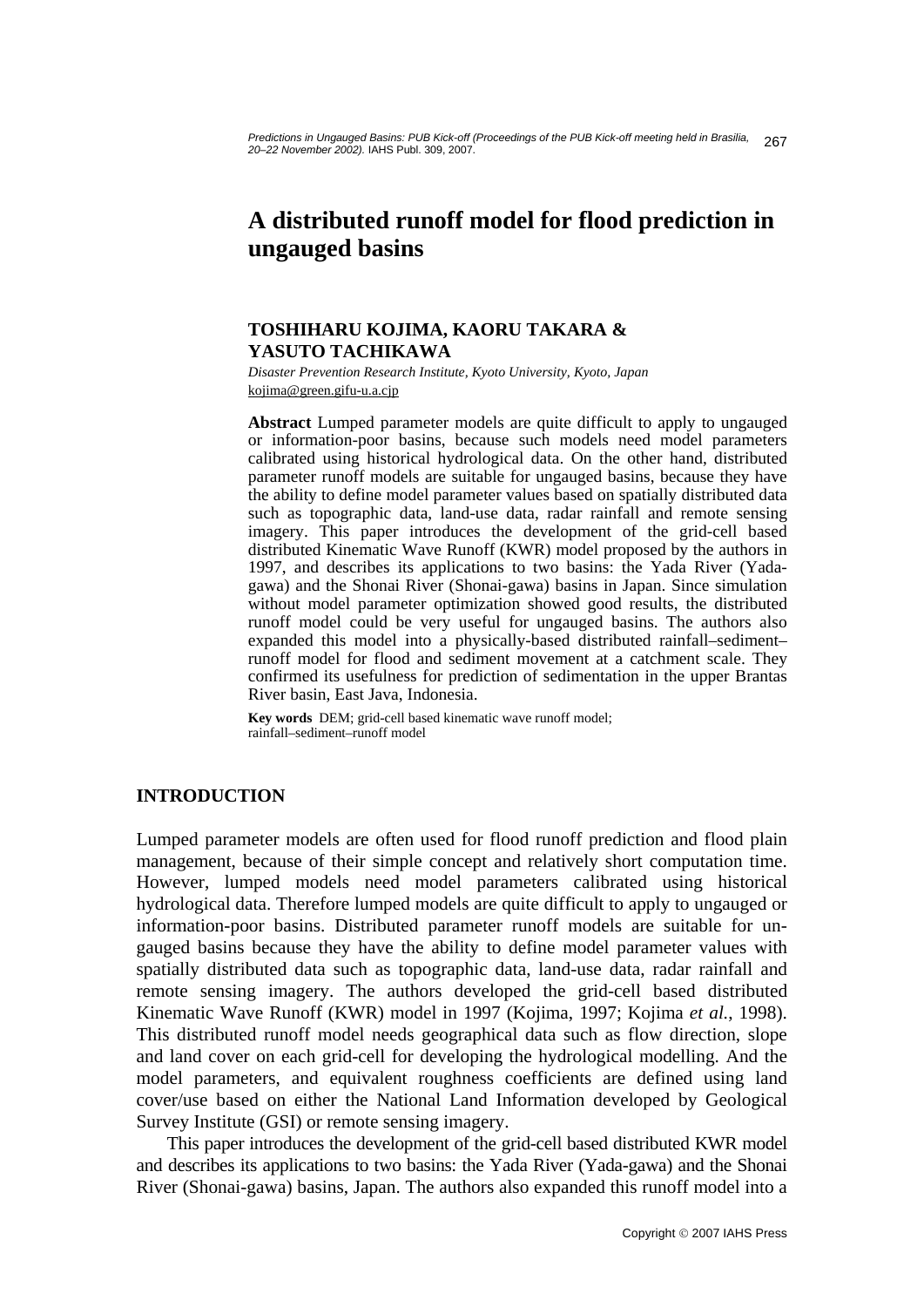physically-based distributed rainfall–sediment–runoff model for flood and sediment movement at the catchment scale in the upper Brantas River basin, East Java, Indonesia.

## **GRID-CELL BASED KINEMATIC WAVE RUNOFF (KWR) MODEL**

The KWR model has the following features:

- A *d*-m square area on a node point of a *d*-m DEM is considered as a sub-basin, which is called a grid-cell (cell). The whole river basin consists of many square cells.
- A DEM produces drainage paths. A drainage path connects each upper cell with lower cells. Discharge from an upper cell to the lower cells flows to only one direction of eight neighbourhood cells.
- In each cell, the total amount of outflow from the upper cells is the inflow to the cell, and the outflow from the cell is calculated using the kinematic wave model with the inflow and the rainfall over the cell.

 Figure 1 shows the concept of the grid-cell based distributed KWR model. The topographic properties such as slope angle and slope length are produced with a DEM and drainage paths are based on the DEM. The model needs the equivalent roughness of each cell. The authors investigated the optimum values of the equivalent roughness of each land use category.



**Fig. 1** Illustration of a grid-cell based distributed runoff model.

## **APPLICATION OF THE KWR MODEL TO THREE BASINS**

## **The Yada River basin**

The Yada River basin is about  $110 \text{ km}^2$ , and located at Aichi, Japan. The basin is in the Seko upper area of the Shonai River basin (see Fig. 5). The basin is almost wholly urbanized, but has a forest area in the upper basin. The Yada River basin is classified into seven land-use classes such as forest, urban, grass, paddy field, bare soil, river and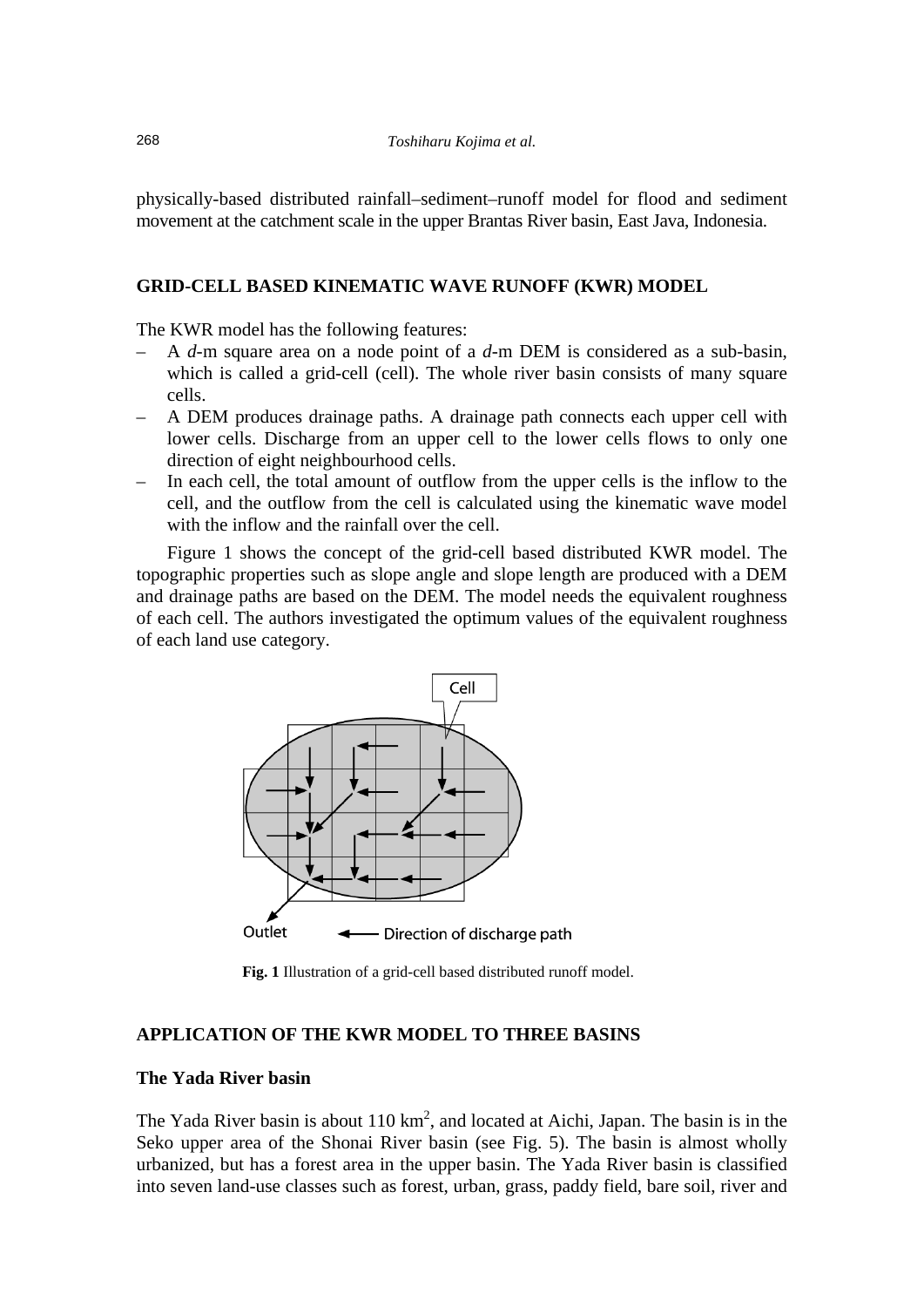

**Fig. 2** Drainage paths with 250-m resolution at the Yada River basin.



 **Fig. 3** Comparison of simulated and observed hydrographs.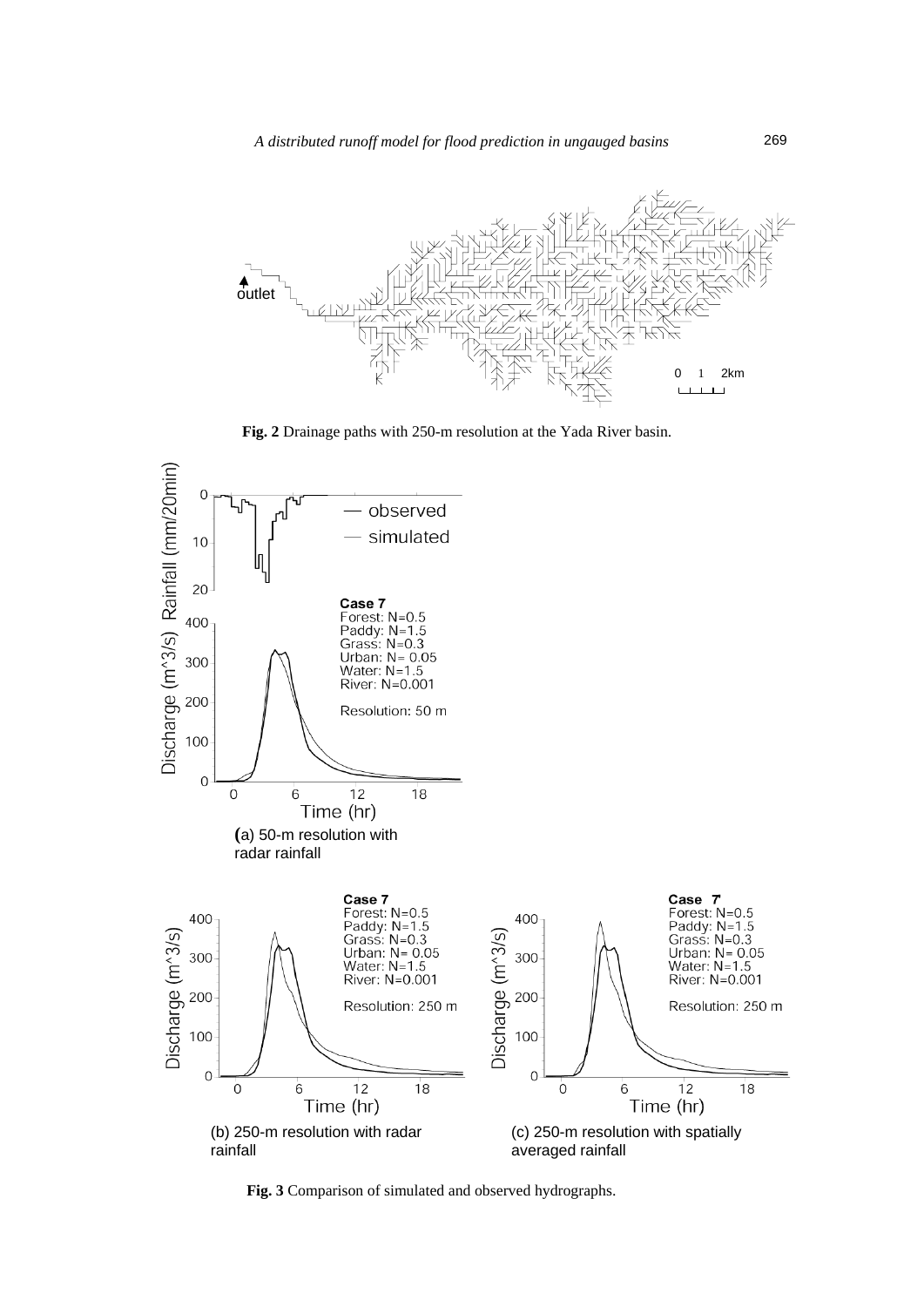water. In this basin, two drainage paths were produced with a 50- and 250-m DEM. Figure 2 shows the drainage paths defined by the 250-m DEM resolution. Two gridcell based distributed KWR models were developed with 50- and 250-m resolution drainage paths. Figure 3 shows the comparison of the observed and simulated hydrographs. Figure 3(a) and (b) show the simulated hydrographs with the 50-m resolution model and the 250-m one, respectively. Comparison of Figs 3(a) and (b) shows that the 250-m model has a tendency to give earlier peak time and larger peak discharge than the 50-m model.

 Radar rainfall observation is one of the solutions to prediction in ungauged basin, because it does not need many raingauges. Radar rainfall data was used with the gridcell based distributed KWR model in the Yada River basin. The radar rainfall data are about 2-km grid spatially distributed data (see Fig. 4). The grid-cell based distributed KWR model can take into account these spatially distributed rainfall data. Hydrographs were simulated using the radar data and its spatially averaged rainfall data, and the effects of the spatial distribution of rainfall on the simulated hydrograph were investigated. Figures 3 (b) and (c) show the comparison of the hydrographs using two kinds of rainfall data. The simulated hydrograph with the spatially averaged rainfall estimates a larger peak discharge than the hydrograph with radar rainfall. Figure 4 shows how the greatest rainfall intensity zone moved from the lower site to the upper site. The movement of the rainfall area affects the peak discharge volume.

 The optimum equivalent roughness coefficient of forest class in this basin is 0.5. This is within the range of values conventionally used in Japan, which is 0.4 to 0.8 (River Bureau, 1998).



**Fig. 4** Distribution of rainfall. The rainfall rate is greater in the lighter areas (the lightest corresponds to about 60 mm/hour), and less in the darker areas.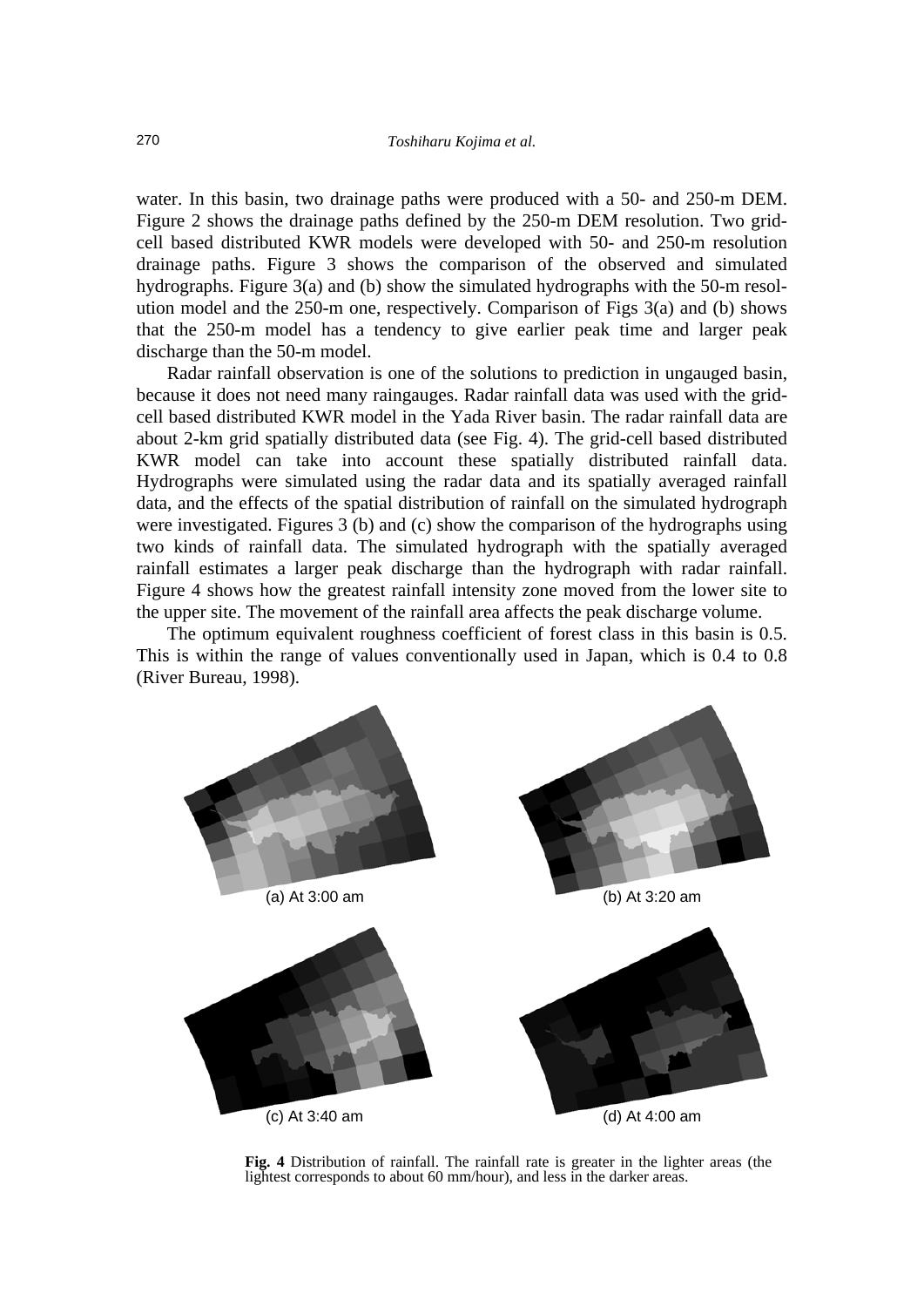#### **The Shonai River basin**

The Shonai River basin is about  $1010 \text{ km}^2$ . Its lower basin is almost all urbanized area, while 70% of its upper basin is forest, 15% is urbanized and 15% is other land-use areas. Figure 5 shows the location of the precipitation stations (raingauges) and the discharge sites (gauging stations) in the Shonai River basin. Discharge is observed at Shidami, Tajimi, Toki and Mizunami. The test basin in this study is about 532  $\text{km}^2$  at Shidami upper site in the Shonai River basin. Figure 6 shows the variation of the three evaluation indices, the Correlation Coefficient between observed and simulated hydrographs during the runoff event (COR), Mean Relative Error between observed and simulated hydrographs during the runoff event (MRE), and Relative Root Mean Square Error between observed and simulated hydrographs during the runoff event (R.RMSE), when the value of the equivalent roughness of the forest class is varied. Figure 6 shows that the optimum roughness coefficients for the forest class at Shidami, Tajimi and Mizunami are 1.5, 1.0 and 0.5 respectively.



 **Fig. 5** The Shonai River basin.



 **Fig. 6** Variations of the evaluation indices of the grid-cell based KWR model.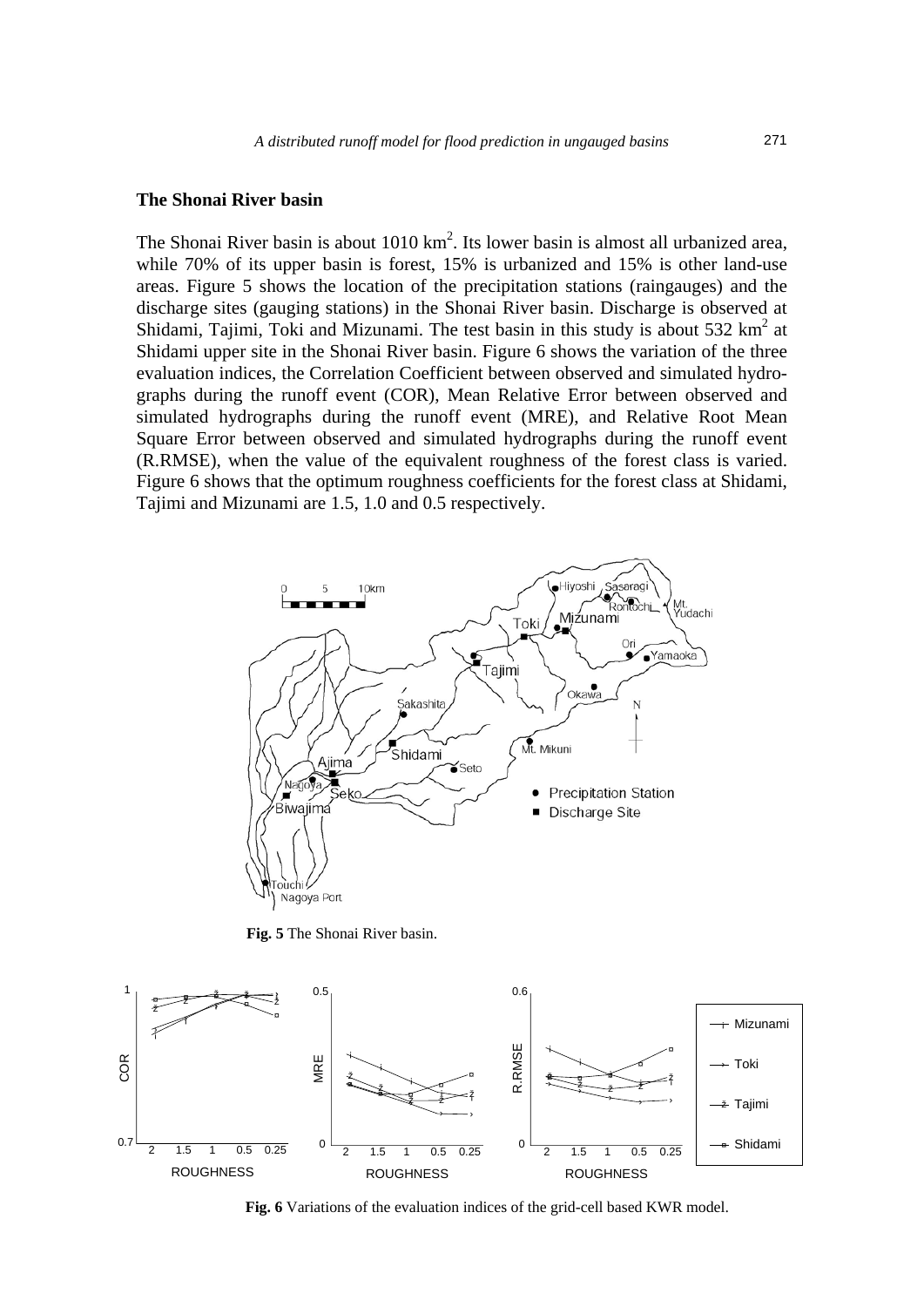#### **DISCUSSION**

Assigning the equivalent roughness coefficients to each grid-cell based on the land cover class, one can develop the KWR runoff model without calibration using hydrological data. The conventionally used values of roughness coefficients depend on the land-use category of the basin. However, the optimum values cannot be defined using only land-use category. At the upper site in the Shonai River basin, such as at Toki and Mizunami, the optimum values of the forest class are 0.5. At the lower site such as Shidami, the optimum value of the forest class is 1.5. Other parameters such as topographic and geological properties of the local areas in the basin may affect the optimum values of the roughness coefficients.

# **RAINFALL–SEDIMENT–RUNOFF MODEL**

## **A physically-based distributed rainfall–sediment–runoff model**

A physically-based distributed rainfall–sediment–runoff model for flood and sediment movement at the catchment scale was also developed. Dealing with spatial hydrological and geographical information, this type of model is useful not only for prediction of sedimentation in reservoirs and riverbeds but also for understanding of the severe sedimentation problems caused by land-use change and deforestation. A grid-cell based distributed KWR model considering surface and subsurface flows is constructed here. Rainfall–sediment–runoff is modelled on each grid-cell defined by a DEM with 250-m resolution. The transportation capacity of overland flow on each grid-cell is calculated based on the unit stream power (USP) theory (Yang, 1996) to model sediment yield and sediment deposition processes physically. Sediment generated in slope cells moves in the flow direction derived from the DEM to river grid-cells. Bed load and suspended load in the channel are calculated in river gridcells.

# **Application to the Lesti River basin**

The model was applied to the Lesti River basin  $(625 \text{ km}^2)$  located in the upper Brantas River basin  $(12000 \text{ km}^2)$  which is the second largest river in Java Island, Indonesia. The Lesti River basin is covered with volcanic soil due to the Mt Semeru eruption. The Sengguruh dam, located at the junction of the Lesti and Brantas Rivers, was constructed in 1988 for water resources and power generation, but 85% of the gross storage was filled with the sediment eight years after dam construction. Data sets such as flow direction, slope and land cover on each grid-cell are necessary to develop distributed hydrological models. In Indonesia, however, DEM and recent land-use maps are not available, and so this research used GIS for generating a DEM and remote sensing for classifying land cover. Digitizing contour lines on a 1:50 000 topographical map of the area of interest, GIS generated a 250-m DEM. A remote sensing image was used to make a land-cover map with the maximum likelihood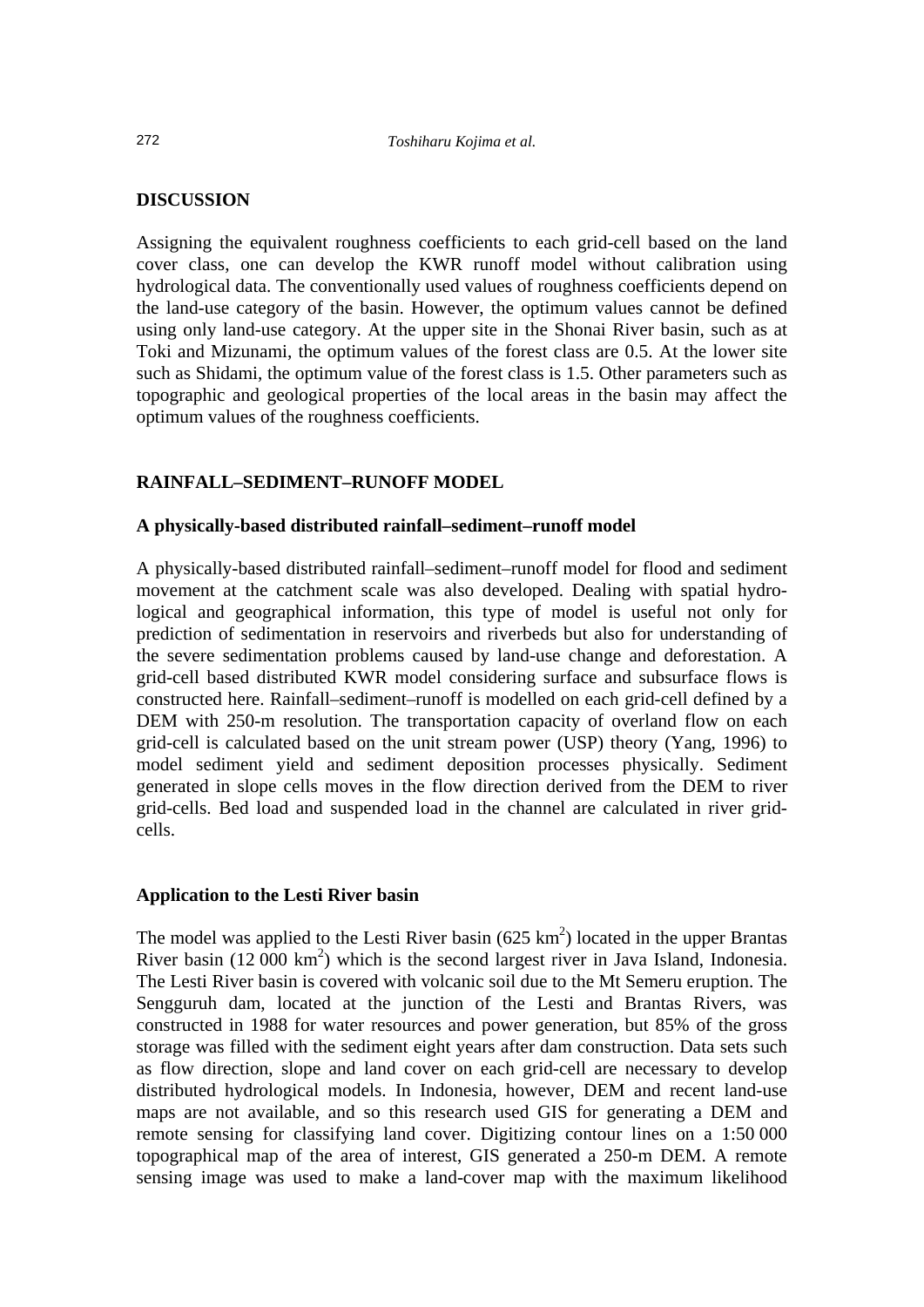classifier. Equivalent roughness coefficient used for the KWR model was assigned to each grid-cell based on the land cover class.

#### **Model validation**

A preliminary model study indicated that under the assumption of fixed slope conditions at each grid-cell, regardless of sediment movement, the model predicted huge deposition in some grid-cells. However, by updating elevations with sediment yield and deposition at each time step, the model simulates deposition process at confluences and makes riverbed change more realistic. Consequently, the model has been improved by considering local geomorphological change caused by sediment.

 The model performance was verified with historical hydrological data (hourly rainfall and discharge sequences during a rainy season from November 1995 to April 1996) and the sedimentation record in the Senggruh dam. Figure 7 shows the cumulative sediment runoff at the outlet, and the cumulative total sediment yield. Roedjito & Harianto (1995) reported that annual sedimentation at the Sengguruh dam reservoir is around  $1 \times 10^6$  m<sup>3</sup>, while simulated sediment runoff at the outlet in the rainy season is about  $0.65 \times 10^6$  m<sup>3</sup>. The simulation is relatively appropriate, if the following reasons are considered. The simulated sedimentation does not include the sedimentation coming from the Brantas River. The lower panel in Fig. 7 shows the cumulative sediment yield and deposition, indicating that a volume of  $4.28 \times 10^6$  m<sup>3</sup> of sediment had been generated and that  $1.48 \times 10^6$  m<sup>3</sup> had been deposited after the rainy season, in the whole basin; therefore, about  $3.00 \times 10^6$  m<sup>3</sup> of sediment had entered the river channel. The verification indicates that the model reproduces the sedimentation record. Further, the volume of material eroded from the cultivated hillslopes of Mt Semeru is found to be larger than at other places (e.g. forest areas), which is an analogous phenomenon to the natural physical process of sediment erosion.